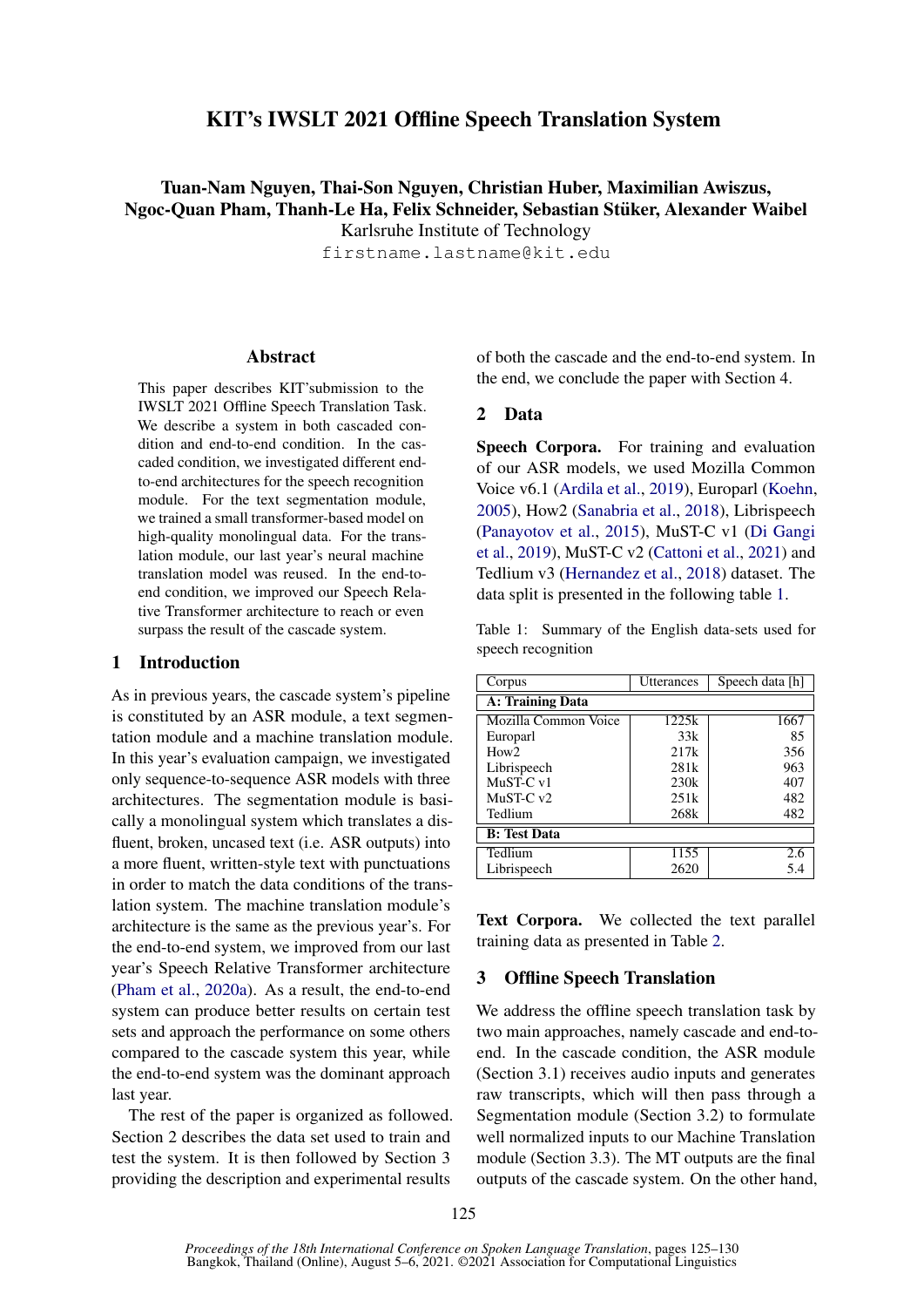Table 2: Text Training Data

<span id="page-1-0"></span>

| Dataset                     | Sentences |
|-----------------------------|-----------|
|                             |           |
| TED Talks (TED)             | 220K      |
| Europarl (EPPS)             | 2.2MK     |
| CommonCrawl                 | 2.1M      |
| Rapid                       | 1.21M     |
| ParaCrawl                   | 25.1M     |
| OpenSubtitles               | 12.6M     |
| WikiTitle                   | 423K      |
| <b>Back-translated News</b> | 26M       |

the end-to-end architecture is trained to directly translate English audio inputs into German text outputs (Section 3.4).

### 3.1 Speech Recognition

Data preparation and Segmentation tool After collecting all audios from all data sets mentioned in Section 2, we calculated 40 features of Mel-filterbank coefficients for ASR training. To generate labels for the sequence-to-sequence ASR models, we used the Sentence-Piece toolkit [\(Kudo](#page-4-6) [and Richardson,](#page-4-6) [2018\)](#page-4-6) to train 4000 different bytepair-encoding (BPE). The WerRTCVAD toolkit [\(Wiseman,](#page-5-0) [2016\)](#page-5-0) was used to segment the audio in the testing phase.

Model As in previous years [\(Pham et al.,](#page-4-7) [2019a,](#page-4-7) [2020b\)](#page-4-8), we used only sequence-to-sequence ASR models, which are based on three different network architectures: The long short-term memory (LSTM), the Transformer and the Conformer. LSTM-based models [\(Nguyen et al.,](#page-4-9) [2020\)](#page-4-9) consist of 6 bidirectional layers for the encoder and 2 unidirectional layers for the decoder, both encoder and decoder layers have 1536 units. The Transformerbased models presented in [\(Pham et al.,](#page-4-10) [2019b\)](#page-4-10) have 24 layers for the encoder and 8 layers for the decoder. The Conformer-based models [\(Gulati](#page-4-11) [et al.,](#page-4-11) [2020\)](#page-4-11) comprise 16 layers for the encoder and 6 layers for the decoder. In both the Transformerbased and the Conformer-based models, the size of each layer is 512 and the size of the hidden state in the feed-forward sublayer is 2048. The speech data augmentation technique was used to reduce overfitting as described in [\(Nguyen et al.,](#page-4-9) [2020\)](#page-4-9). In order to train a deep network effectively, we also applied Stochastic Layers [\(Pham et al.,](#page-4-10) [2019b\)](#page-4-10) with a dropping layer rate of 0.5 on both Transformer-based and Conformer-based models.

### 3.2 Text Segmentation

The text segmentation in the cascaded pipeline serves as a normalization on the ASR output, which usually lacks punctuation marks, proper sentence boundaries and reliable casing. On the other hand, the machine translation system is often trained on well-written, high-quality bilingual data. Following the idea from [\(Sperber et al.,](#page-4-12) [2018a\)](#page-4-12), we build the segmentation as a monolingual translation system, which translates from lower-cased, withoutpunctuation texts into texts with case information and punctuation, prior to the machine translation module.

The monolingual translation for text segmentation is implemented using our neural speech transla-tion framework NMTGMinor<sup>[1](#page-1-1)</sup>[\(Pham et al.,](#page-4-0) [2020a\)](#page-4-0). It is a small transformer architecture, consisting of a 4-layer encoder and 4-layer decoder, in which each layer' size is 512, while the inner size of feed-forward network inside each layer is 2048. The encoder and decode are self-attention blocks, which have 4 parallel attention heads. The training data for that are the English part extracted from available multilingual corpora: EPPS, NC, Global Voices and TED talks. We trained the model for 10 epochs, then we fine-tuned it on the TED corpus for 30 epochs more with stronger drop-out rate. Furthermore, to simulate possible errors in the ASR outputs, a similar model is trained on artificial noisy data and the final model is the ensemble of the two models.

The trained model is then utilized to translate the ASR outputs in a shifting window manner and the decisions are drawn by a simple voting mechanism. For more details, please refer to [\(Sperber et al.,](#page-4-12) [2018a\)](#page-4-12).

#### 3.3 Machine Translation

For the machine translation module, we re-use the English→German machine translation model from our last year' submission to IWSLT [\(Pham et al.,](#page-4-8) [2020b\)](#page-4-8). More than 40 millions sentence pairs being extracted from TED, EPPS, NC, CommonCrawl, ParaCrawl, Rapid and OpenSubtitles corpora were used for training the model. In addition, 26 millions sentence pairs are generated from the backtranslation technique by a German→English translation system. A large transformer architecture was trained with Relative Attention. We adapted to the in-domain by fine-tuning on TED talk data with

<span id="page-1-1"></span><sup>1</sup><https://github.com/quanpn90/NMTGMinor>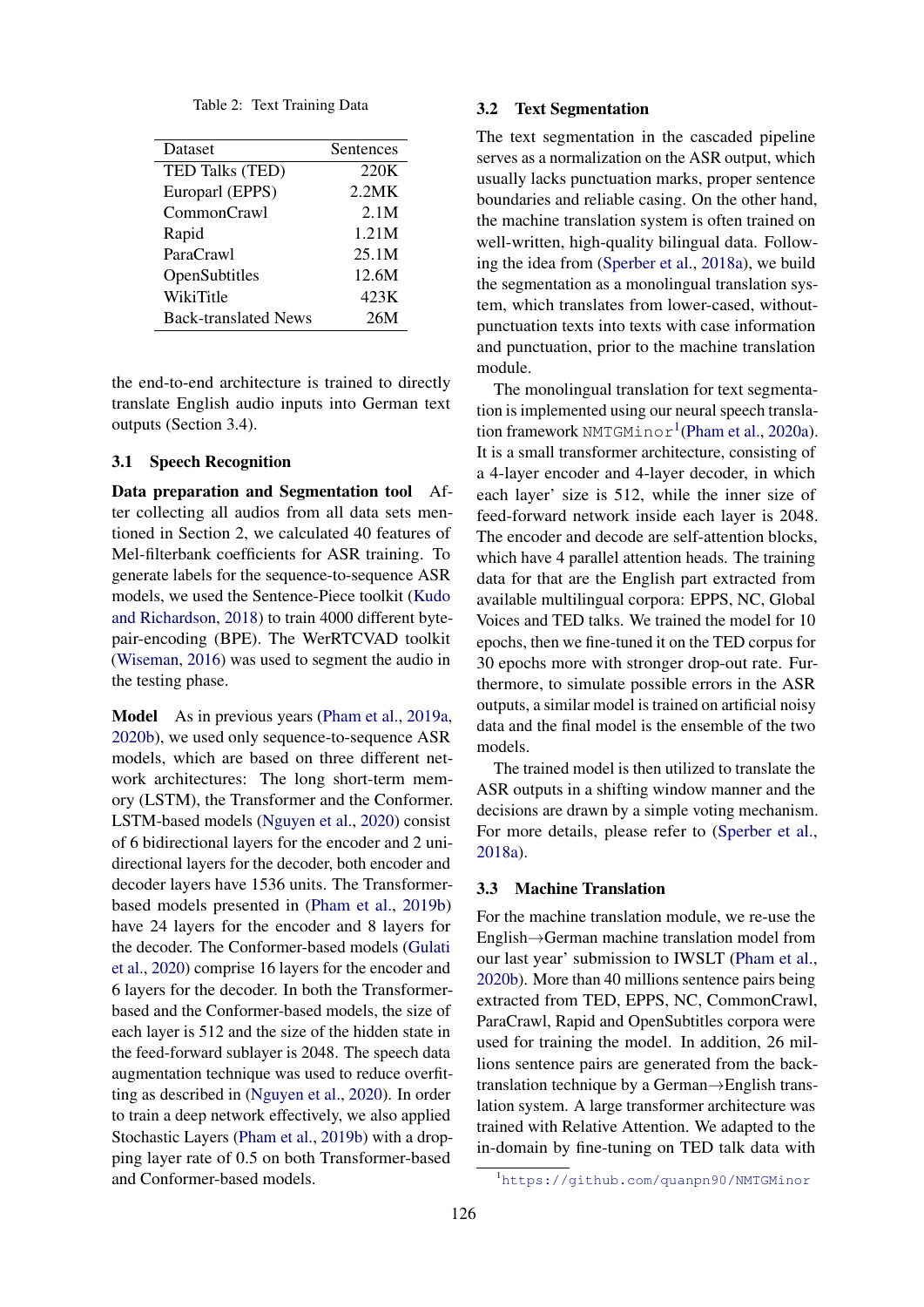stricter regularizations. The same adapted model was trained on noised data synthesized from the same TED data. The final model is the ensemble of the two.

#### 3.4 End-to-End Model

Corpora This year, the training data consists of the second version of the MUST-C corpus [\(Di Gangi et al.,](#page-4-4) [2019\)](#page-4-4), the Europarl cor-pus (Iranzo-Sánchez et al., [2020\)](#page-4-13), the Speech Translation corpus and the CoVoST-2 [\(Wang et al.,](#page-5-1) [2020\)](#page-5-1) corpus provided by the organizer. The speech features are generated with the in-house Janus Recognition Toolkit. The ST dataset is handled with an additional filtering step using an English speech recognizer (trained with the its transcripts with the additional Tedlium-3 training data).

Following the success of generating synthetic audio utterances, the transcripts in the Tedlium-3 corpus are translated into German using the cascade built in the previous year's submission [\(Pham et al.,](#page-4-8) [2020b\)](#page-4-8). In brief, the translation process required us to preserve the audio-text alignment from the original data collection and segmentation process. As a results, we used the Transformer-based punctuation inserting system from IWSLT2018 [\(Sperber](#page-5-2) [et al.,](#page-5-2) [2018b\)](#page-5-2) to reconstruct the punctuations for the transcripts followed by the translation process that preserves the same segmentation information. Compared to the human translation from the speech translation datasets, this translation is relative noisier and incomplete (due to the segmentations are not necessarily aligned with grammatically correct sentences).

The end result of the filtering and synthetic creation process is the complete translation set, as summarised in Table [3](#page-2-0)

<span id="page-2-0"></span>

|  |  |  |  |  | Table 3: Training data for E2E translation models. |  |
|--|--|--|--|--|----------------------------------------------------|--|
|--|--|--|--|--|----------------------------------------------------|--|

| Data                      | Utterances | Total time |
|---------------------------|------------|------------|
| MuST-C                    | 229K       | 408h       |
| Europarl                  | 32K        | 60h        |
| <b>Speech Translation</b> | 142K       | 160h       |
| Tedlium-3                 | 268K       | 415h       |
| CoVoST                    | 288K       | 42.4h      |

During training, the validation data is the Development set of the MuST-C corpus. The reason is that the SLT testsets often do not have the aligned audio and translation, while training end-to-end models often rely on perplexity for early stopping.

Modeling The main architecture is the deep Transformer [\(Vaswani et al.,](#page-5-3) [2017\)](#page-5-3) with stochastic layers [\(Pham et al.,](#page-4-10) [2019b\)](#page-4-10). The encoder self attention layer uses Bidirectional relative attention [\(Pham et al.,](#page-4-0) [2020a\)](#page-4-0) which models the relative distance between one position and other positions in the sequence. This modeling is bidirectional because the distance is distinguished for each direction from the perspective of one particular position. The main models use a "Big" configuration with 16 encoder layers and 6 decoder layers, and they are randomly dropped in training according to the linear schedule presented in the original work, where the top layer has the highest dropout rate  $p = 0.5$ . The model size of each layer is 1024 and the inner size is 4096. We experimented with different activation functions including GELU [\(Hendrycks](#page-4-14) [and Gimpel,](#page-4-14) [2016\)](#page-4-14), SiLU [\(Elfwing et al.,](#page-4-15) [2018\)](#page-4-15) and the gated variants similar to the gated linear units [\(Dauphin et al.,](#page-4-16) [2017\)](#page-4-16). Also, each transformer block (encoder and decoder) is equipped with another feed-forward neural network in the beginning [\(Lu et al.,](#page-4-17) [2019\)](#page-4-17). Our preliminary experiments showed that GeLU and SiLU provided a slightly better performance than ReLU, and our final model is the ensemble of the three configurations that are identical except the activation functions.

First, the encoders are pretrained using the data portions containing English texts to make training SLT stable. With the initialized encoder, the networks can be trained with an aggressive learning rate with 4096 warm-up steps. Label-smoothing and dropout rates are set at 0.1 and 0.3 respectively for all models. Furthermore, all speech inputs are augmented with spectral augmentation [\(Park et al.,](#page-4-18) [2019;](#page-4-18) [Bahar et al.,](#page-3-2) [2019\)](#page-3-2). All models are trained for 200000 steps, each consists of accumulated 360000 audio frames. Using the model setup like above, we managed to fit a batch size of around 16000 frames to 24 GB of GPU memory.

Speech segmentation As reflected from last year's experiments, audio segmentation plays an important role in the performance of the whole system, and the end-to-end model unfortunately does not have control of segmentation, as it is a prerequisite before training one. During evaluation, we relied on the WerRTCVAD toolkit [\(Wiseman,](#page-5-0) [2016\)](#page-5-0) to cut the long audio files into segments of reasonable length, and the tool is also able to rule out silence and events that do not belong to human speech, such as noise and music.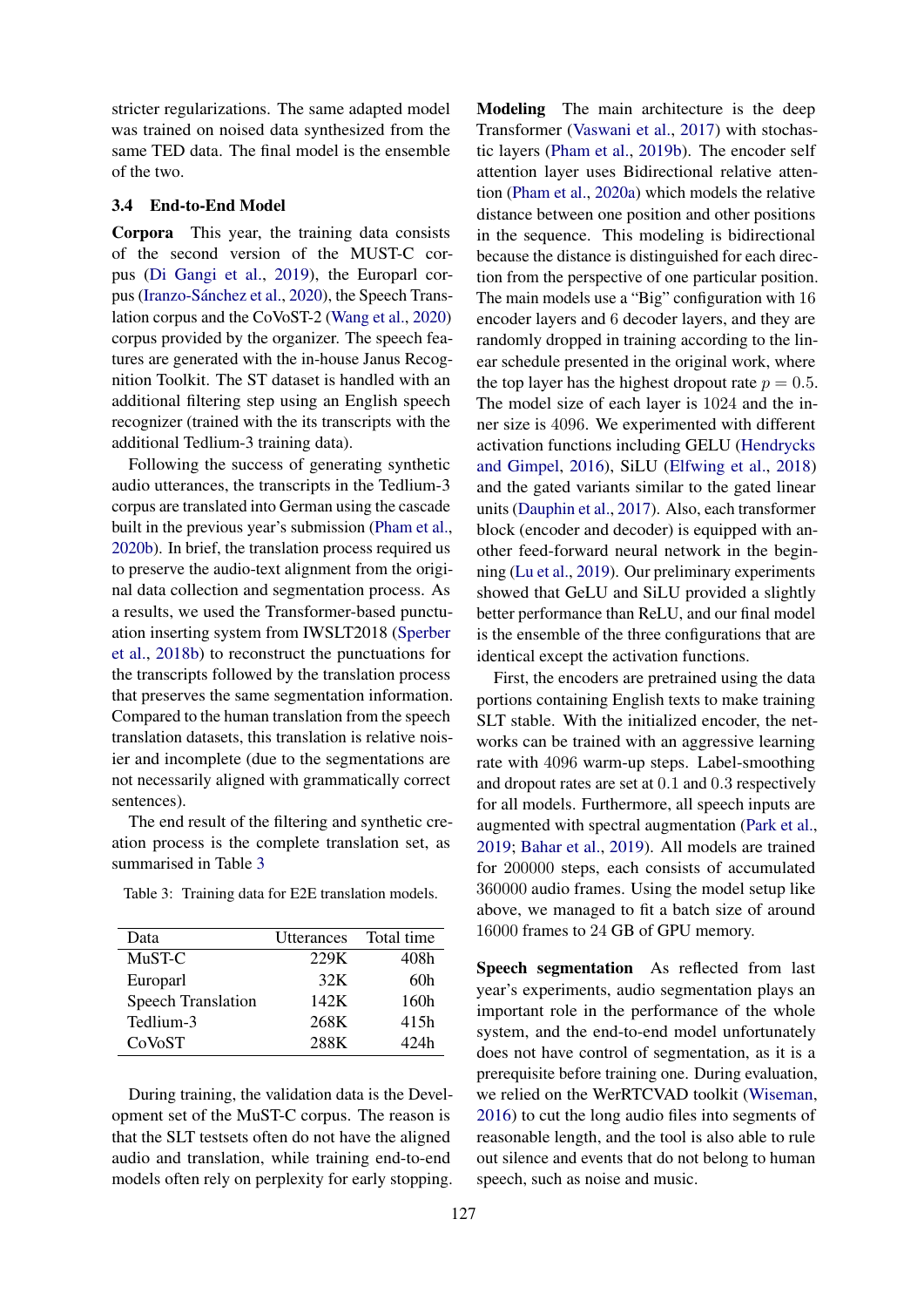Overall, we improved the submission from last year [\(Pham et al.,](#page-4-8) [2020b\)](#page-4-8) using stronger models together with a more accurate segmentation tool.

#### 3.5 Experimental Results

## 3.5.1 Cascade Offline Speech Translation

Speech Recognition. We tested our ASR systems on two datasets, Tedlium and Libri test set. The ensemble of LSTM-based and Conformerbased sequence-to-sequence model provide the best results, which are 2.4 and 3.9 WERs respectively for two test set Table [4.](#page-3-3)

<span id="page-3-3"></span>Table 4: WER on Libri and Tedlium sets

| Lihri. | Tedlium |
|--------|---------|
| 3.0    | 4.8     |
| 32     | 4.9     |
| 2.6    | 3.9     |
| 2.4    | 3 Q     |
|        |         |

Machine Translation. We do not train any new machine translation module but re-use last year's model, thus, we do not conduct experiments and comparisons with different machine translation systems. We submitted one cascased model with our audio segmentation.

## 3.5.2 End-to-end Offline Speech Translation

Our models are tested on two different setups. On the one hand, we evaluated the model on the tst-COMMON (2nd version) of the MuST-C corpora. Due to the incompatibility between the models and the audio data that requires resegmentation, we rely on the dev and test sets of MuST-C to evaluate the ability to translate on "ideal" conditions. As mentioned above, our ensemble managed to reach 3[2](#page-3-4).4 BLEU points on this test set<sup>2</sup>.

On the other hand, we used the testsets from 2010 to 2015 to measure the progress from last year in the condition requiring audio segmentation. In this particular comparison as shown in Table [5,](#page-3-5) we showed that using a stronger model together with better voice detection not only improves the SLT results by up to 1.9 BLEU points (in *tst2014*) but also outperforms the strong cascade in 2 different sets: *tst2013* and *tst2014*, in which the difference could be even 1 BLEU point. There is still a performance gap in the last two tests, however,

a strong E2E system can now trade blow with a strongly tuned cascade. The deciding factor, in our opinion, is audio segmentation because this is the sole advantage of the cascade which can recover from badly cut segments<sup>[3](#page-3-6)</sup>.

<span id="page-3-5"></span>Table 5: ST: Translation performance in BLEU↑ on IWSLT testsets (re-segmentation required). Progressive results from this year and last year end-to-end (E2E) and cascades (CD) are provided.

| <i>Testset</i> | $\rightarrow$ | CD 2020 | E <sub>2</sub> E 2020 | E <sub>2</sub> E 2021 |
|----------------|---------------|---------|-----------------------|-----------------------|
| tst2010        |               | 26.68   | 24.27                 | 25.28                 |
| tst2013        |               | 28.60   | 28.13                 | 29.62                 |
| tst2014        |               | 25.64   | 25.46                 | 27.32                 |
| tst2015        |               | 24.95   | 21.82                 | 22.13                 |

## 4 Conclusion

In this year's evaluation campaign, the end-to-end model proves to be a very promising approach since it can compete or even transcend the best cascade model in offline speech translation task. As a note for future work, we would like to investigate two-stage speech translation models [\(Sperber](#page-4-19) [et al.,](#page-4-19) [2019\)](#page-4-19) using transformer architectures and compare them with our recent speech translation end-to-end models.

## Acknowledgments

The work leading to these results has received funding from the European Union under grant agreement n◦825460 and the Federal Ministry of Education and Research (Germany)/DLR Projektträger Bereich Gesundheit under grant agreement n ◦ 01EF1803B.

#### References

- <span id="page-3-0"></span>Rosana Ardila, Megan Branson, Kelly Davis, Michael Henretty, Michael Kohler, Josh Meyer, Reuben Morais, Lindsay Saunders, Francis M Tyers, and Gregor Weber. 2019. Common voice: A massively-<br>multilingual speech corpus. *arXiv preprint* multilingual speech corpus. *arXiv:1912.06670*.
- <span id="page-3-2"></span>Parnia Bahar, Albert Zeyer, Ralf Schlüter, and Hermann Ney. 2019. On using specaugment for end-to-end speech translation. *arXiv preprint arXiv:1911.08876*.
- <span id="page-3-1"></span>Roldano Cattoni, Mattia Antonino Di Gangi, Luisa Bentivogli, Matteo Negri, and Marco Turchi. 2021.

<span id="page-3-4"></span> $2^2$ Unfortunately the comparison to last year tst-COMMON (30.6 is not available due to version mismatch.

<span id="page-3-6"></span><sup>&</sup>lt;sup>3</sup>Changing the VAD parameters does not affect the performance of the cascade significantly, while the E2E can be badly afffected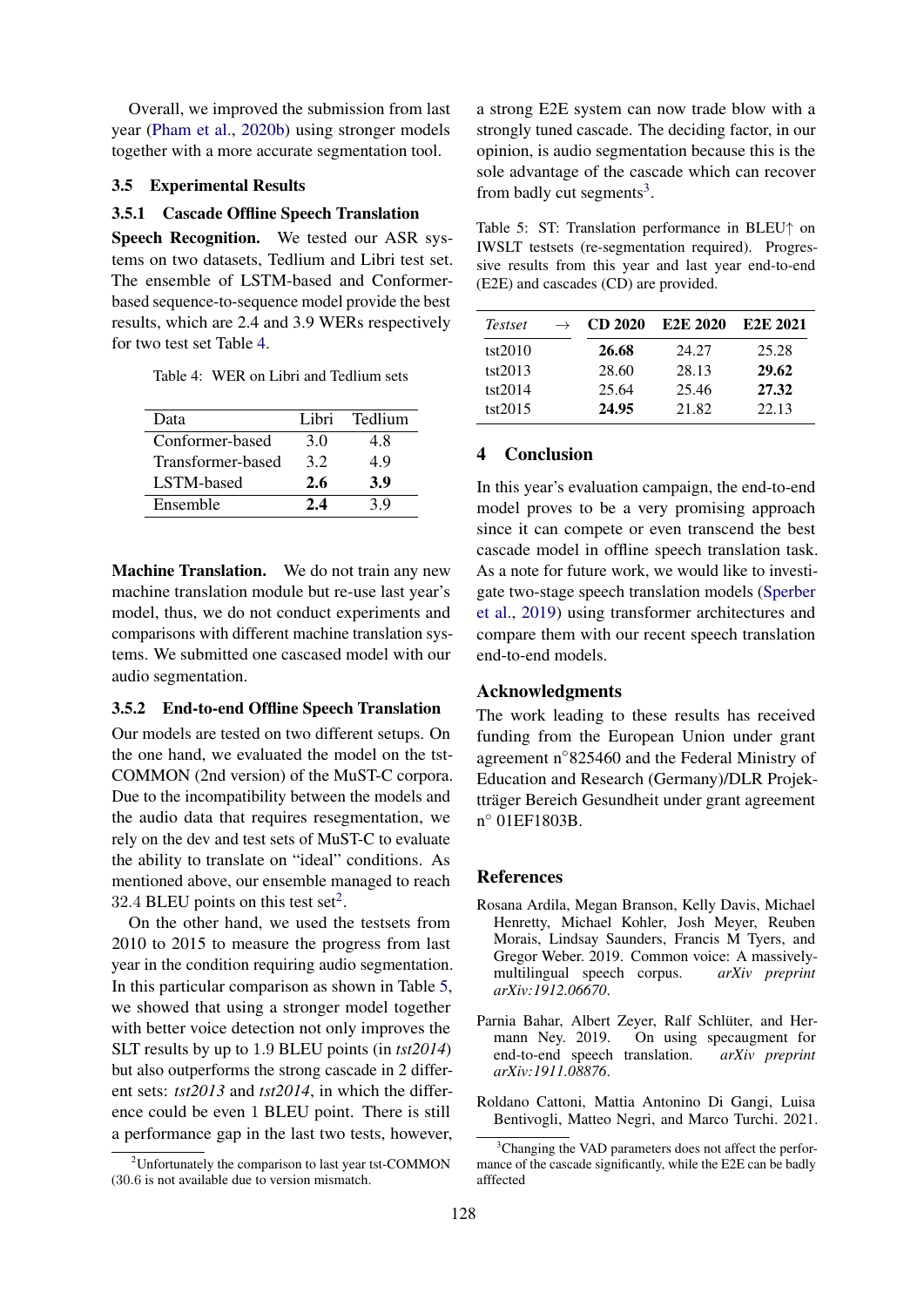Must-c: A multilingual corpus for end-to-end speech translation. *Computer Speech & Language*, 66:101155.

- <span id="page-4-16"></span>Yann N Dauphin, Angela Fan, Michael Auli, and David Grangier. 2017. Language modeling with gated convolutional networks. In *International conference on machine learning*, pages 933–941. PMLR.
- <span id="page-4-4"></span>Mattia A. Di Gangi, Roldano Cattoni, Luisa Bentivogli, Matteo Negri, and Marco Turchi. 2019. MuST-C: a Multilingual Speech Translation Corpus. In *Proceedings of the Conference of the North American Chapter of the Association for Computational Linguistics (NAACL)*.
- <span id="page-4-15"></span>Stefan Elfwing, Eiji Uchibe, and Kenji Doya. 2018. Sigmoid-weighted linear units for neural network function approximation in reinforcement learning. *Neural Networks*, 107:3–11.
- <span id="page-4-11"></span>Anmol Gulati, James Qin, Chung-Cheng Chiu, Niki Parmar, Yu Zhang, Jiahui Yu, Wei Han, Shibo Wang, Zhengdong Zhang, Yonghui Wu, and Ruoming Pang. 2020. Conformer: Convolution-augmented transformer for speech recognitio. In *Proc. Interspeech 2020*.
- <span id="page-4-14"></span>Dan Hendrycks and Kevin Gimpel. 2016. Gaussian error linear units (gelus). *arXiv preprint arXiv:1606.08415*.
- <span id="page-4-5"></span>François Hernandez, Vincent Nguyen, Sahar Ghannay, Natalia Tomashenko, and Yannick Estève. 2018. Ted-lium 3: twice as much data and corpus repartition for experiments on speaker adaptation. In *International Conference on Speech and Computer*, pages 198–208. Springer.
- <span id="page-4-13"></span>Javier Iranzo-Sánchez, Joan Albert Silvestre-Cerdà, Javier Jorge, Nahuel Roselló, Adrià Giménez, Albert Sanchis, Jorge Civera, and Alfons Juan. 2020. Europarl-st: A multilingual corpus for speech translation of parliamentary debates. In *ICASSP 2020- 2020 IEEE International Conference on Acoustics, Speech and Signal Processing (ICASSP)*, pages 8229–8233. IEEE.
- <span id="page-4-1"></span>Philipp Koehn. 2005. Europarl: A parallel corpus for statistical machine translation. In *MT summit*, volume 5, pages 79–86.
- <span id="page-4-6"></span>Taku Kudo and John Richardson. 2018. Sentencepiece: A simple and language independent subword tokenizer and detokenizer for neural text processing. In *Proceedings of the 2018 Conference on Empirical Methods in Natural Language Processing: System Demonstrations*, pages 66–71.
- <span id="page-4-17"></span>Yiping Lu, Zhuohan Li, Di He, Zhiqing Sun, Bin Dong, Tao Qin, Liwei Wang, and Tie-Yan Liu. 2019. Understanding and improving transformer from a multi-particle dynamic system point of view. *arXiv preprint arXiv:1906.02762*.
- <span id="page-4-9"></span>Thai-Son Nguyen, Sebastian Stueker, Jan Niehues, and Alex Waibel. 2020. Improving sequenceto-sequence speech recognition training with on-the-fly data augmentation. *arXiv preprint arXiv:1910.13296*.
- <span id="page-4-3"></span>Vassil Panayotov, Guoguo Chen, Daniel Povey, and Sanjeev Khudanpur. 2015. Librispeech: an asr corpus based on public domain audio books. In *2015 IEEE international conference on acoustics, speech and signal processing (ICASSP)*, pages 5206–5210. IEEE.
- <span id="page-4-18"></span>Daniel S Park, William Chan, Yu Zhang, Chung-Cheng Chiu, Barret Zoph, Ekin D Cubuk, and Quoc V Le. 2019. Specaugment: A simple data augmentation method for automatic speech recognition. *arXiv preprint arXiv:1904.08779*.
- <span id="page-4-0"></span>Ngoc-Quan Pham, Thanh-Le Ha, Tuan-Nam Nguyen, Thai-Son Nguyen, Elizabeth Salesky, Sebastian Stüker, Jan Niehues, and Alex Waibel. 2020a. [Rel](https://doi.org/10.21437/Interspeech.2020-2526)[ative Positional Encoding for Speech Recognition](https://doi.org/10.21437/Interspeech.2020-2526) [and Direct Translation.](https://doi.org/10.21437/Interspeech.2020-2526) In *Proc. Interspeech 2020*, pages 31–35.
- <span id="page-4-7"></span>Ngoc-Quan Pham, Thai-Son Nguyen, Thanh-Le Ha, Juan Hussain, Felix Schneider, Jan Niehues, Sebastian Stüker, and Alexander Waibel. 2019a. The iwslt 2019 kit speech translation system. In *Proceedings of the 16th International Workshop on Spoken Language Translation (IWSLT 2019)*.
- <span id="page-4-10"></span>Ngoc-Quan Pham, Thai-Son Nguyen, Jan Niehues, Markus Muller, and Alex Waibel. 2019b. Very deep self-attention networks for end-to-end speech recognition. *arXiv preprint arXiv:1904.13377*.
- <span id="page-4-8"></span>Ngoc-Quan Pham, Felix Schneider, Tuan-Nam Nguyen, Thanh-Le Ha, Thai-Son Nguyen, Maximilian Awiszus, Sebastian Stüker, and Alexander Waibel. 2020b. Kit's iwslt 2020 slt translation system. In *Proceedings of the 17th International Workshop on Spoken Language Translation (IWSLT 2020)*.
- <span id="page-4-2"></span>Ramon Sanabria, Ozan Caglayan, Shruti Palaskar, Desmond Elliott, Loïc Barrault, Lucia Specia, and Florian Metze. 2018. How2: a large-scale dataset for multimodal language understanding. *arXiv preprint arXiv:1811.00347*.
- <span id="page-4-19"></span>Matthias Sperber, Graham Neubig, Jan Niehues, and Alex Waibel. 2019. [Attention-Passing Models for](https://doi.org/10.1162/tacl_a_00270) [Robust and Data-Efficient End-to-End Speech Trans](https://doi.org/10.1162/tacl_a_00270)[lation.](https://doi.org/10.1162/tacl_a_00270) In *Proc. ACL 2019*.
- <span id="page-4-12"></span>Matthias Sperber, Ngoc-Quan Pham, Thai-Son Nguyen, Jan Niehues, Markus Müller, Thanh-Le Ha, Sebastian Stüker, and Alex Waibel. 2018a. KIT's IWSLT 2018 SLT Translation System. In *15th International Workshop on Spoken Language Translation 2018*. IWSLT.